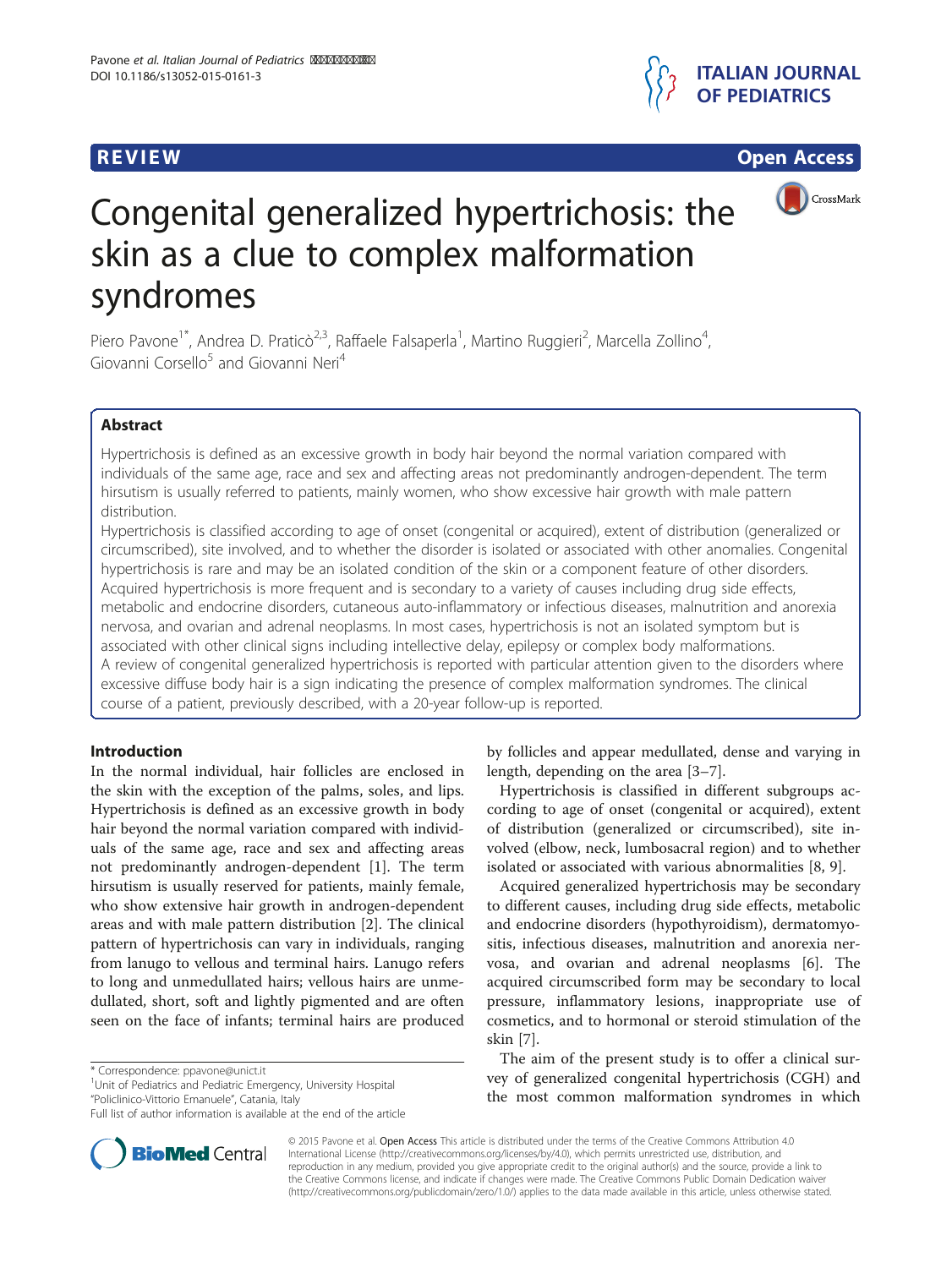hypertrichosis is a presenting sign and a clue for the diagnosis of the underlying disorders. The clinical course of a patient previously described [\[10\]](#page-6-0), with an updated follow-up after 20 years is described.

#### Historical background

Individuals affected by hypertrichosis have been recorded since the Middle Age and the Renaissance. At that time and in the following centuries, interest was limited to their characteristic phenotype, and they were often exhibited as unnatural phenomena in circuses and fairs due to their peculiar aspect.

Julia Pastrana was a famous woman recognized as affected by this disorder. She was an indigenous Mexican dancer, exhibited in a circus in the United States in the mid-19<sup>th</sup> century. When she arrived in Europe, Frank Buckland described her as a normal female entirely covered by hair of variable length, sparing her palms and soles [[11\]](#page-6-0). She presented noticeable gingival hyperplasia, a sign that in the following clinical reports would be considered as a feature often associated with hypertrichosis [[6, 7\]](#page-6-0).

In the 19<sup>th</sup> century, the Russian Adrian Jeftichew and his son Fedor, were affected by the same clinical features as the individuals reported above. They presented hypertrichosis on the face and whole body, although the son had less abundant facial hair. In both, hands and feet were spared, together with the anterior portion of the neck and internal face of the arms. In particular, the dentition of Adrian was reported to be partial with several teeth missing [\[12\]](#page-6-0).

# Epidemiology

The incidence of CGH is unknown, but held to be essentially rare. The incidence is notably higher when the hypertrichosis is one of several signs involved in a complex syndrome. In this case, the incidence of CGH is related to the single condition associated with it [[12\]](#page-6-0).

# Etiopathogenesis

CGH in its most common form is idiopathic in the absence of underlying endocrine or metabolic disorders. It is assumed to be related to an excess of stimulation of the hair follicles with normal levels of androgen-like hormones [[1\]](#page-6-0). To date, a clear specific molecular abnormity has not been proved. A hypothesis has been advanced to explain the typical phenotypic aspect of these patients: an atavistic reversion of a suppressed ancestral gene. In the course of evolution genes causing hair growth have been silenced and the appearance of hair in healthy humans can be explained by an erroneous reactivation of such genes [[13](#page-6-0)–[15\]](#page-6-0). In idiopathic CGH, an autosomal dominant trait inheritance with two or more members of the same family affected [[16\]](#page-6-0), an X-linked [\[17](#page-6-0)] and an

autosomal recessive [\[6](#page-6-0), [7](#page-6-0)] pattern of inheritance have been described. The involvement of chromosome 8 has been reported in patients with generalized congenital hypertrichosis, Ambras type [[8](#page-6-0), [18, 19\]](#page-6-0), and involvement

ily where the males were more affected than the females. CGH is known to be associated with intellective delay, epilepsy, and malformation features, involving different areas of the body, including facial dysmorphism and abnormalities of eyes, heart, bones and kidneys. Specific molecular defects have been reported in well-known syndromes presenting with hypertrichosis. These include Cornelia De Lange syndrome, with the involvement of genes N11BL, SMC1A, SMC3, RAD21, and HDACE [[21\]](#page-6-0); Coffin-Siris syndrome (BAF complex genes) [\[22](#page-6-0)]; Wiedeman-Steiner syndrome (KMT2A gene) [[23](#page-7-0)].

of chromosome X at the locus Xq24-q27.1 [\[20](#page-6-0)] in a fam-

# **Diagnosis**

Diagnosis of CGH is performed at first glance, but a detailed review of patient history and an in-depth physical examination are necessary to determine the presence of other abnormalities beyond the cutaneous manifestation. Particular attention should be given to the presence of other anomalies in particular the face, eyes, teeth, hearth, kidneys, bones, and extremities, and at the same time, to obesity and intellectual disability. The diagnosis directed at identifying the signs associated with CGH and distinguishing it from the acquired form. The latter group consists of a) drug induced hypertrichosis, in particular anti-convulsants such as phenytoin and other drugs, including corticosteroids, cyclosporine and interferon alpha 2; b) malnutrition and anorexia nervosa; c) endocrine disorders, juvenile dermatomyositis and infectious diseases; d) metabolic diseases such as mucopolysaccharidoses (Hurler, Hunter, Sanfilippo syndromes), congenital porphyrias, and adrenal enzymatic deficiency; e) ovarian and adrenal neoplasms [\[6](#page-6-0)]. Depending on the clinical manifestations, laboratory analyses, skeletal Xrays, Brain-MRI, ultrasound EEG, ECG and echocardiogram, and psychometric tests are useful investigations.

# Congenital generalized hypertrichosis: clinical forms

These forms are characterized by generalized hypertrichosis of the face, trunk and limbs, with very early onset without signs of precocious puberty or virilization. They are often associated with cognitive delay, failure to thrive and signs of dysmorphism of the face and extremities (diagnostic flow-chart in Fig. [1](#page-2-0)). In this review, we have differentiated CGH as 1) isolated, 2) co-occurring with others anomalies or neurological disorders, 3) in the setting of well-known complex syndromes and 4) disorders with hypertrichosis as an uncommon sign. It should be underlined that some of these forms present common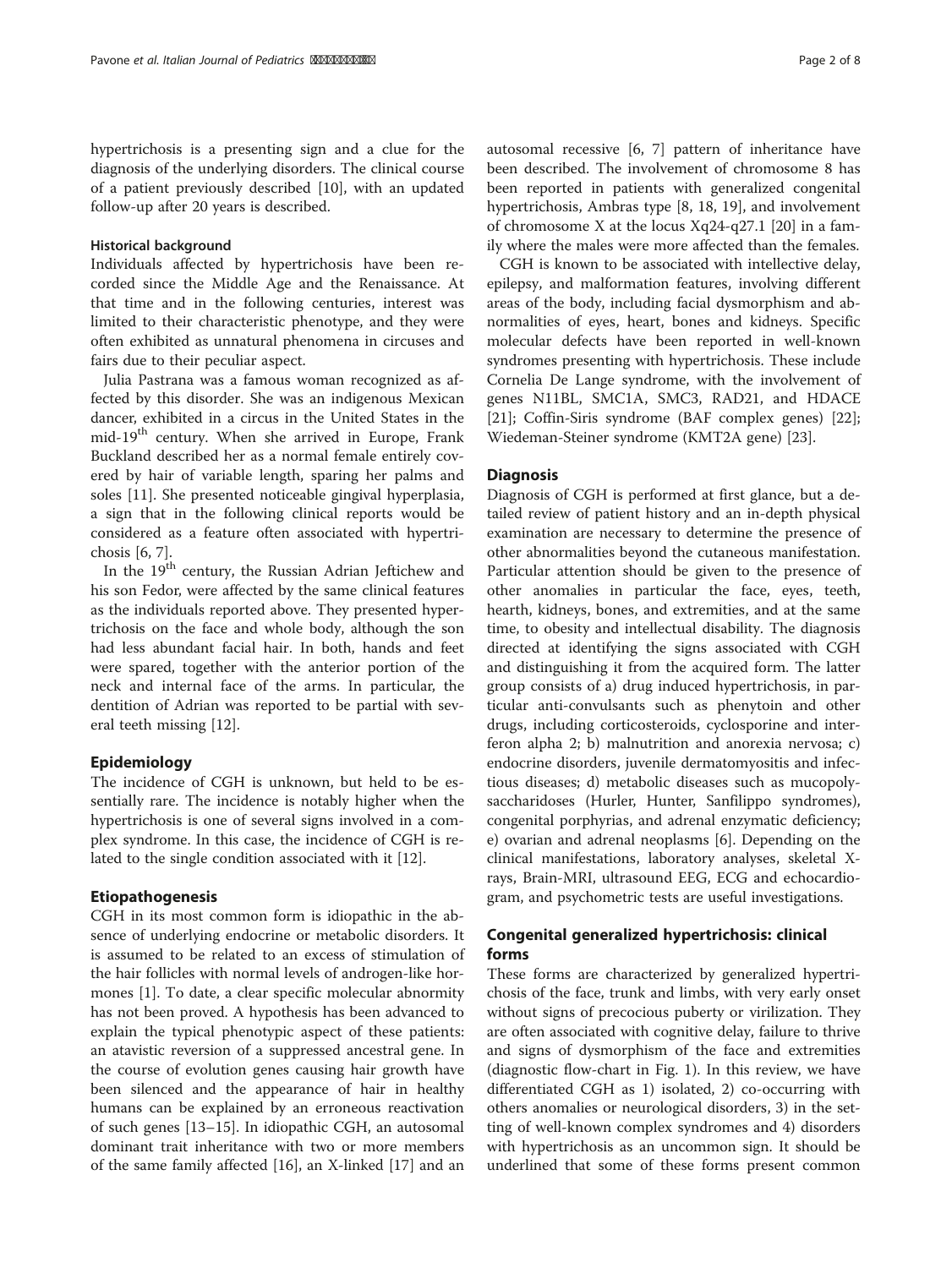

<span id="page-2-0"></span>

features with each other and some abnormalities could be considered as variants of the same syndrome. These syndromes and their genetic mutations are resembled in Table [1.](#page-3-0)

# CGH as most prominent feature Congenital hypertrichosis lanuginosa (CHL)

CHL is characterized by the presence of fine, blond hair of lanugo type, distributed all over the body except for the palms, soles and mucous membranes [[6, 11\]](#page-6-0). In normal individuals, lanugo hairs are often present at birth and tend to gradually disappear over the first months of life. In affected patients, the lanugo distribution continues to progress, involving the whole body [\[7\]](#page-6-0). The disorder is also known as "Ambras Syndrome" referring to the painting of Peter Gonzales kept in Ambras Castle, Austria [\[11](#page-6-0)]. This form has been reported in patients with abnormalities of chromosome 8q [\[8](#page-6-0), [18\]](#page-6-0) and as autosomal dominant trait inheritance but also as sporadic events. [\[7\]](#page-6-0).

# Congenital hypertrichosis universalis

In this disorder, patients show a clinical presentation similar to CHL, with hairs distributed over the face,

trunk, back and limbs. The individuals affected present with terminal hairs from birth. Familial cases have been reported with autosomal dominant inheritance and X-linked with a responsible gene mapped to Xq24-q27.1 [\[20\]](#page-6-0).

# CGH associated with other anomalies CGH with gingival fibromatosis

In this form, alongside hypertrichosis, patients present with gingival overgrowth, which is not related to any drug treatment, including anticonvulsants and cyclosporine [[24](#page-7-0)]. In addition, the affected patients may present cognitive delay and/or epilepsy [[25](#page-7-0)–[27\]](#page-7-0). Douzgou reported a typical example of a patient with all those anomalies [[28](#page-7-0)]. The gingival overgrowth may be diagnosed later. Patients with *de novo* mutation and also with autosomal recessive inheritance have been reported [\[29](#page-7-0)].

# CGH with amaurosis congenita cone-rod type

A large family with an autosomal recessive inheritance was reported by Jalili. [[30\]](#page-7-0). The affected patients present a clinical pattern of ocular anomalies, with Leber-type retinal involvement, and cone-rod dystrophy. In addition,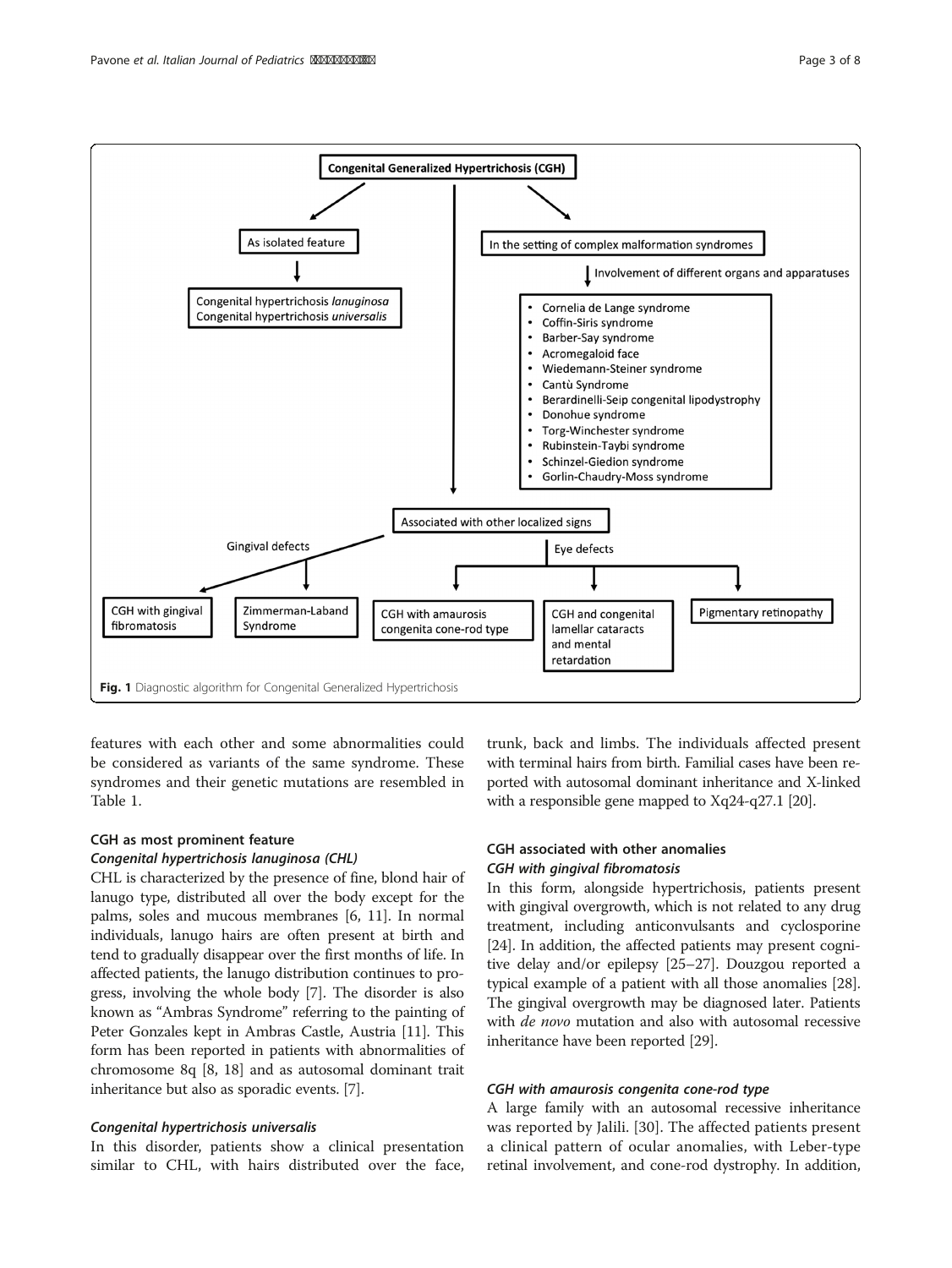<span id="page-3-0"></span>

| Table 1 Syndromes presenting with Generalized Hypertrichosis and related genetic mutations. Legend: CGH: congenital generalized |  |  |  |
|---------------------------------------------------------------------------------------------------------------------------------|--|--|--|
| hypertrichosis                                                                                                                  |  |  |  |

|                                                                                | Disease                                                                      | Genes involved (location)                                                                                       |  |
|--------------------------------------------------------------------------------|------------------------------------------------------------------------------|-----------------------------------------------------------------------------------------------------------------|--|
| Congenital generalized hypertrichosis<br>as most prominent feature             | Congenital hypertrichosis lanuginosa                                         | Inverse mutation on the 8q chromosome                                                                           |  |
|                                                                                | Congenital hypertrichosis universalis                                        | Autosomal dominant mutation in Xq24-q27.1                                                                       |  |
| Congenital generalized hypertrichosis<br>associated with other anomalies       | CGH with gingival fibromatosis                                               | Unknown                                                                                                         |  |
|                                                                                | CGH with amaurosis congenita cone-rod type                                   | Unknown                                                                                                         |  |
|                                                                                | Cataract, hypertrichosis, and mental retardation<br>(CAHMR) syndrome         | Unknown                                                                                                         |  |
|                                                                                | Pigmentary retinopathy                                                       | Unknown                                                                                                         |  |
|                                                                                | Zimmermann-Laband syndrome                                                   | Probable breakpoint location in 3p14.3                                                                          |  |
|                                                                                | Hypertrichosis with coarse face, obesity, short<br>stature and brachydactily | Unknown                                                                                                         |  |
| Congenital hypertrichosis as a component<br>feature of complex syndromes       | Cornelia de Lange syndrome                                                   | NIPBL (5p13.2); SMC1A (Xp11.22-p11.21); SMC3 (10q25);<br>RAD21 (8q24.11); HDAC8 (Xq13)                          |  |
|                                                                                | Coffin-Siris syndrome                                                        | BAF complex genes (19p13.2; 22g11.23; 9p24.3; 17g21.2;<br>1p36.11; 6q25.3)                                      |  |
|                                                                                | Barber-Say syndrome                                                          | KMT2A (11q23)                                                                                                   |  |
|                                                                                | Acromegaloid facial appearance with<br>hypertrichosis                        | PGM1 (1p22.1); GLO1 (6p21.3-p21.1), IGHG3 (14q32.33),<br>and HP (16q22.2) [low positive LOD scores for linkage] |  |
|                                                                                | Wiedemann-Steiner syndrome                                                   | KMT2A (11q23)                                                                                                   |  |
|                                                                                | Osteocondrodysplasia with hypertrichosis<br>or Cantù Syndrome                | ABCC9; KCNJ8 (12p12.1)                                                                                          |  |
|                                                                                | Berardinelli-Seip congenital lipodystrophy                                   | <b>BSCL (11g13)</b>                                                                                             |  |
|                                                                                | Donohue syndrome                                                             | INSR (19p13.2)                                                                                                  |  |
|                                                                                | Torg-Winchester syndrome and nodulosis<br>arthropathy-osteolysis             | MMP2 (16q13-q21)                                                                                                |  |
|                                                                                | Rubinstein-Taybi syndrome                                                    | CREBBP (16p13.3); EP300 (22q13.2)                                                                               |  |
|                                                                                | Schinzel-Giedion syndrome                                                    | SETBP1 (18q21.1)                                                                                                |  |
|                                                                                | Gorlin-Chaudry-Moss syndrome                                                 | Unknown                                                                                                         |  |
| Disorders with congenital generalized<br>hypertrichosis as an uncommon feature | Hemi-maxillo facial dysplasia                                                | Unknown                                                                                                         |  |
|                                                                                | Craniofacial dysostosis                                                      | Unknown                                                                                                         |  |
|                                                                                | Hypomelanosis of Ito                                                         | Probable breakpoint location in Xp11                                                                            |  |

the patients show trichomegaly, bushy eyebrows and synophrys.

# CAHMR syndrome

CGH has been also associated with congenital lamellar cataracts and mental retardation, with the acronym CAHMR syndrome. Additional features consist of macrodontia and pectus excavatum. In a family, an autosomal recessive inheritance was suggested [\[31\]](#page-7-0).

### Pigmentary retinopathy

In 1996, Pivnick et al reported on a 22-month-old child who showed diffuse hypertrichosis, facial structural anomalies, symmetrical hyperpigmentation of the sideburn areas of the face and hyperpigmented streaks on the limbs, dolicocephaly and pigmentary retinopathy. The hyperpigmented skin showed histological features

of many separate bundles of smooth muscles in the derma [[32](#page-7-0)].

#### Zimmermann-Laband syndrome

The syndrome is characterized by gingival hypertrophy, hypo/aplastic nails and distal phalanges, hypertrichosis and intellectual disability. Hypertrichosis is a presenting sign. Molecular anomalies are not known. An autosomal dominant with high mutation rate and rare instances of germinal mosaicism are reported as expression of inheritance [[33](#page-7-0)].

# Hypertrichosis with coarse face, obesity, short stature and brachydactily

In 1996, some of the authors of the present article, described a patient who showed CGH, coarse facial features, obesity and, moreover, short stature, brachydactily with broad proximal phalanges and small, dysmorphic nails [\[10](#page-6-0)].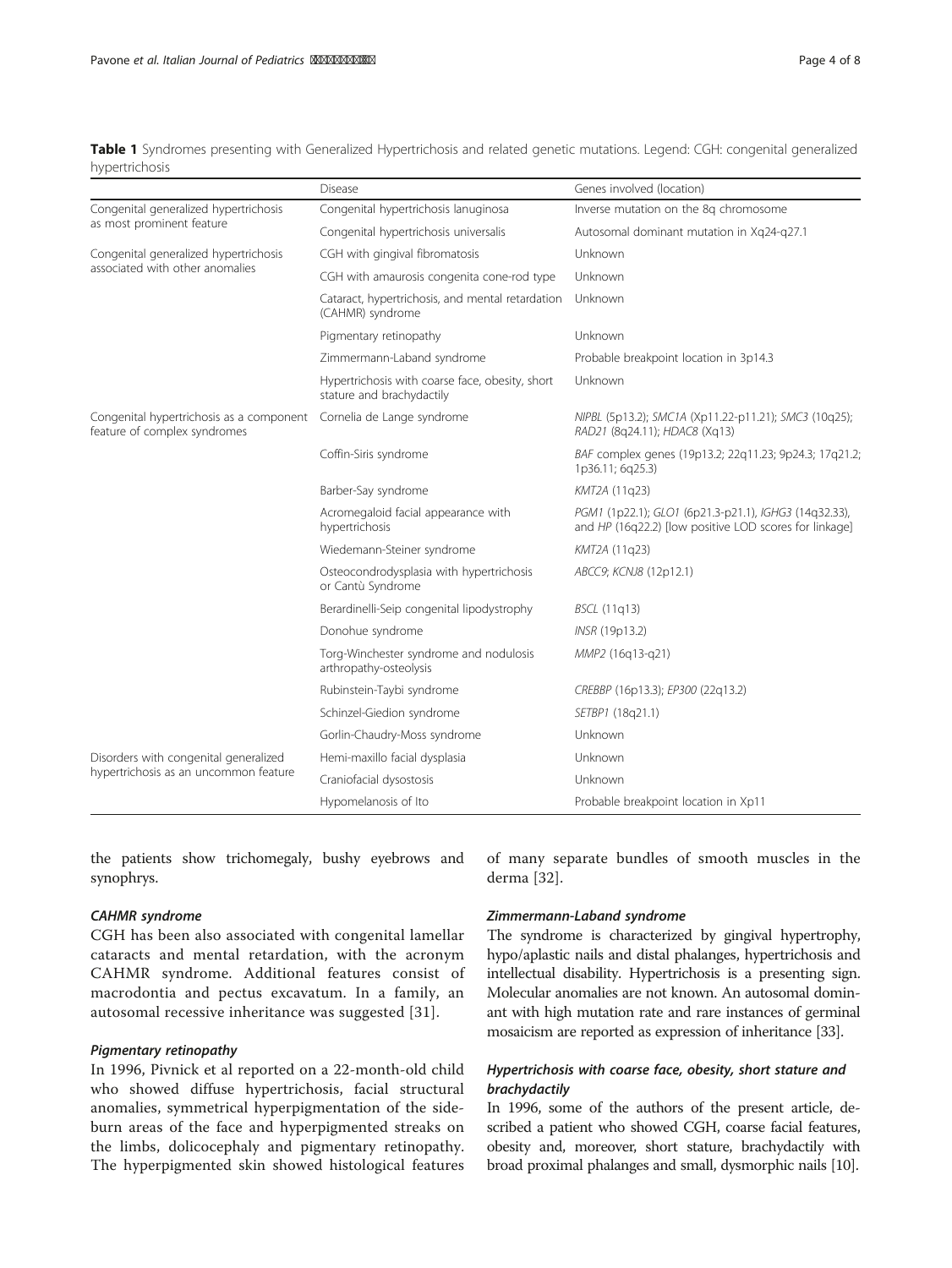# Congenital hypertrichosis as a component feature of complex syndromes

# Cornelia de Lange syndrome

In this syndrome, generalized hypertrichosis is present together with cutis marmorata in 60 % of patients; the cutaneous signs are small nipples and umbilicus and premature aging signs (wrinkling, sagging and gray hair) [[34\]](#page-7-0). Microcephaly, short neck, and a characteristic facies consisting in low anterior and posterior hairlines, arched eyebrows and synophrys, narrow palpebral fissures and long, curly eyelashes are the presenting signs of the syndrome. Thick, low set and posteriorly rotated ears, flat midface, short broad nose and depressed nasal bridge with anteverted nares, down-turned corners of the mouth and micrognathia are often observed. High and cleft palate (often submucous) and dental anomalies may be present. Patients affected by this syndrome often show prenatal and postnatal growth retardation, short stature with short hands and feet and psychomotor delay. Other signs are usually present: hearing loss, scoliosis, cervical malformations and pectus excavatum, early osteoporosis and pyloric stenosis. In this syndrome, a 25-30 % incidence of congenital heart disease, 40 % of structural kidney and/or urinary tract anomalies, 73 % cryptorchidism and 57 % hypoplastic genitalia have been reported [\[35](#page-7-0)]. Mutations in NIPBL, SMC1A, SMC3, RAD21 and HDAC8 genes have been linked with this syndrome [\[21\]](#page-6-0).

#### Coffin-Siris syndrome

Patients with Coffin-Siris syndrome show signs of hypertrichosis, sparse scalp hair, bushy eyebrows and eyelashes. There is almost always an abnormal or delayed dentition, together with ear anomalies and absence of the distal phalanx and nails of the fifth fingers and toes. Mutations in BAF complex genes are the main cause of the syndrome [[22,](#page-6-0) [36, 37](#page-7-0)].

# Barber-Say syndrome

Aside hypertrichosis, patient with Barber-Say syndrome present atrophic lax skin, macrostomia, broad and coarse eyebrows, an hairy bulbous nasal tip with hypoplastic flaring nostrils, telecanthus and hypoplastic nipples. Mutations in KMT2A gene have been found to be the cause of the disorder [\[38](#page-7-0)–[40\]](#page-7-0).

# Acromegaloid facial appearance with hypertrichosis

This rare syndrome is characterized by hypertrichosis terminalis, coarse facies, bulbous nose, thickened lips, narrow palpebral fissures, thick intraoral mucosa, high arched eyebrows, mental retardation (not always present), large hands, hyperextensible joints, recurrent pericardial effusions and hypotestosteronemia. Autosomal recessive inheritance has been suggested [\[41, 42](#page-7-0)].

#### Wiedemann-Steiner syndrome

Hypertrichosis and prominent forehead with low anterior and posterior hairlines, thick eyebrows, hypertelorism, wide nasal bridge and small ears are the main features of the syndrome. Patients also show hypotonia, short stature, markedly advanced bone age, hypoplastic 12th ribs and a dysplastic hip, doughy and redundant skin on hands and hypoplastic middle phalanx of the fifth finger. Mutations in KMT2A gene complex have been found in the patients affected [[23](#page-7-0), [43](#page-7-0)].

# Osteocondrodysplasia with hypertrichosis or Cantù Syndrome

Patients show neonatal macrosomia, with wide posterior fossa in the skull, a distinctive osteocondrodysplasia, coarse face, cognitive delay and cardiomegaly with cardiomyopathy. A mutation in the ABCC9 or with KCNJ8 gene has been reported [[44](#page-7-0)–[46](#page-7-0)]. The bone involvement is complex with narrow thorax, broad ribs, platyspondyly, hypoplastic idiopathic branches, small obturator foramen, bilateral coxa valga, large medullary canals and generalized osteopenia. Short distal phalanx of the thumbs and of the first toes, delayed bone age and hypertrophy of the first metatarsus are also found.

#### Berardinelli-Seip congenital lipodystrophy

This syndrome is an autosomal recessive disorder with various dermatological features and systemic manifestations. Types 1 and 2 have been distinguished, with the latter more common and severe, with onset in the neonatal period or in early infancy [[47](#page-7-0)]. Lipoatrophic diabetes and generalized congenital hypertrichosis are the main features of the syndrome. Patients present with a distinctive facial appearance with sunken cheeks, large ears, curly scalp hair and external genital hypertrophy [[48](#page-7-0)–[50](#page-7-0)]. Diabetes is insulin-resistant without ketosis. In this disorder, the hair tends to become more pronounced with age. Cognitive delay, corneal opacities, hepatomegaly and cardiac renal abnormalities are reported [\[49, 50](#page-7-0)]. Other dermatologic features consist of acanthosis nigricans, prominent subcutaneous veins and xantomas. The locus for BSCL has been identified in chromosome 11q13 [[51\]](#page-7-0).

#### Donohue syndrome (DS)

Also known as leprechaunism, DS is a severe form of congenital insulin resistance, due to a mutation in the insulin receptor gene. It is characterized by dwarfism with a peculiar elfin-like face, large eyes, thick lips and low set ears. Patients present with metabolic abnormalities and increased levels of androgens, together with loss of subcutaneous fat with excessive folding of the skin [[52\]](#page-7-0). Hypertrophy of external genitalia, abdominal distension and slow growth may also be present.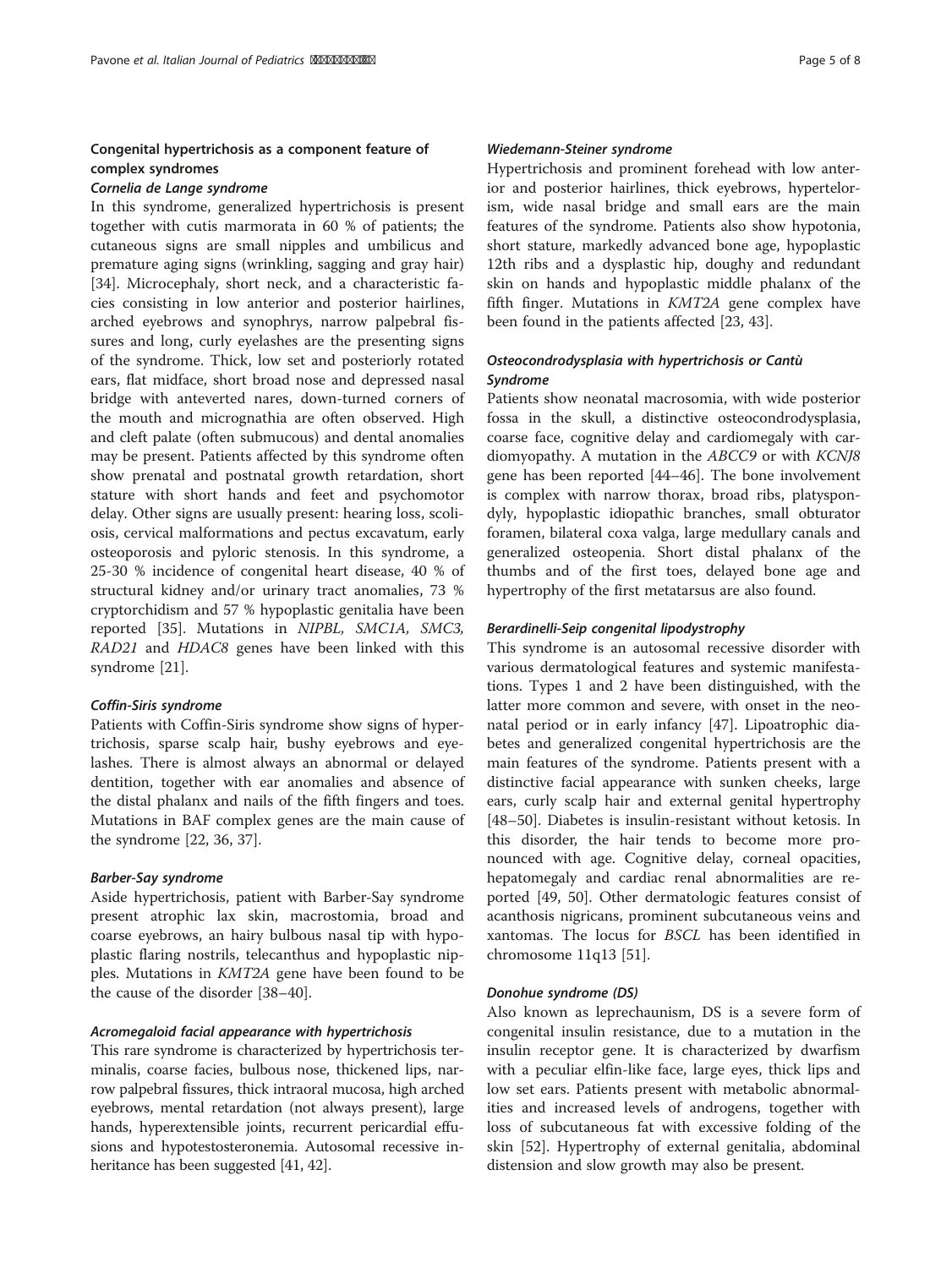Donohue syndrome shows features similar to Berardinelli Seip syndrome but its course is more severe and insulin resistance is more precocious. The increased early mortality is linked to anomalous energetic metabolism and loss of glucose homeostasis. Tentative treatment with recombinant human IGF1 has been started [\[52\]](#page-7-0).

# Torg-Winchester syndrome and nodulosis arthropathyosteolysis (NAO)

Nosographic delineation of these syndromes has not been defined. Clinical manifestations include dwarfism, with joint and bony abnormalities, peripheral corneal opacities, and coarse facial features [\[53\]](#page-7-0). Localized thickened cutaneous plaques are reported. Bone abnormalities consist of progressive osteolysis affecting the carpal, tarsal and interphalangeal joints. Involvement of metalloproteinasis2 gene (MMP2 gene) has been reported [\[54](#page-7-0)–[60](#page-7-0)].

#### Rubinstein-Taybi syndrome (RTS)

RTS is an autosomal dominant disorder characterized by typical features of bird-like facies and hypertelorism, microcephaly, broad thumbs and big toes, cognitive delay and postnatal growth retardation. Mutations in the genes encoding the cyclic-AMP regulated enhanced binding protein (CREBBP) and the E1A binding protein p300 (EP300) have been found in patients with this syndrome [\[57](#page-7-0)–[59\]](#page-7-0).

### Schinzel-Giedion syndrome (SGS)

The syndrome is characterized by multiple congenital anomalies with craniofacial dysmorphism (midfacial retraction, protruding forehead) and severe cognitive delay. The neck is short, with abundant folds of skin. The gene involved in this disorder is SETBP1. The syndrome has been associated with various neurological abnormalities, including cobblestone lissencephaly and epileptic seizures (West syndrome type). Radiological bone abnormalities affect the skull, ribs and terminal phalanxes [\[60, 61\]](#page-7-0).

#### Gorlin-Chaudry-Moss syndrome

This congenital malformation syndrome is characterized by craniofacial dysostosis (mid-facial flattening), underdeveloped genitalia, patent ductus arteriosus and hypoplasia of teeth, and digital defects. To date, no pathological deletions or duplications have been found [\[62, 63](#page-7-0)].

# Disorders with CGH as an uncommon feature Hemi-maxillo-facial dysplasia

In this disorder the face is asymmetric with unilateral maxillar enlargement and with ipsilateral facial hypertrichosis. The teeth are hypoplastic [[7\]](#page-6-0).

#### Craniofacial dysostosis

Is often associated with cardiac anomalies, hypoplasia of the labia majora, together with abnormalities of the teeth and eyes [[7\]](#page-6-0).

#### Hypomelanosis of Ito

Is a complex cutaneous disorder characterized by hypopigmented macular patches following the Blaschko lines frequently associated with neurological impairment such as cognitive delay and epilepsy. In one patient, the normal skin presented with hypertrichosis while the hypomelanotic areas did not [\[7](#page-6-0), [64](#page-7-0)].

# **Prognosis**

As discussed above, congenital generalized hypertrichosis is a clinical sign of different disorders. The distribution of hair is usually precocious and rarely progressive. The prognosis is related to the pathological events associated with the hair disorder, in particular to the epilepsy and cardiac or renal anomalies.

#### Management and treatment of hypertrichosis

Congenital generalized hypertrichosis is cause of significant emotional distress for the affected patients and their family. The cosmetic embarrassment is particularly relevant when the hair is widely distributed over the areas of the body normally uncovered. There are different approaches to the treatment of excess hair, including:

- 1) cosmetic procedures
- 2) intense pulsed light source and laser treatment
- 3) pharmacological treatment

It should be underlined that not all the treatments are effective over the long term, and the choice of therapy should be made taking into consideration such aspects as the location of the excess hair, its association with complex anomalies and the age of the patients.

Cosmetic procedures consist of using bleaching methods to make dark-colored hair less evident or of using different procedures to remove the excess hair, such as trimming, shaving, plucking or waxing. Clinical depilation acts by damaging the hair directly on the skin surface, while electrosurgical epilation, using a fine electric needle inserted into the hair follicle, is more effective.

Important results are obtained by intense pulsed light sources and various type of lasers (Ruby, Alexandrite, Diode). In particular, a Neodynium:Yttrium-Albumin-Garnet (Nd:YAG) laser has been used with appreciable results in the removal of excess hair [\[65](#page-7-0)].

Pharmacological treatment consists of topical eflorinithine, a specific and irreversible inhibitor of the enzyme ornithine decarboxylase, which is located within the hair follicle and stimulates hair growth [\[6](#page-6-0), [66](#page-7-0)].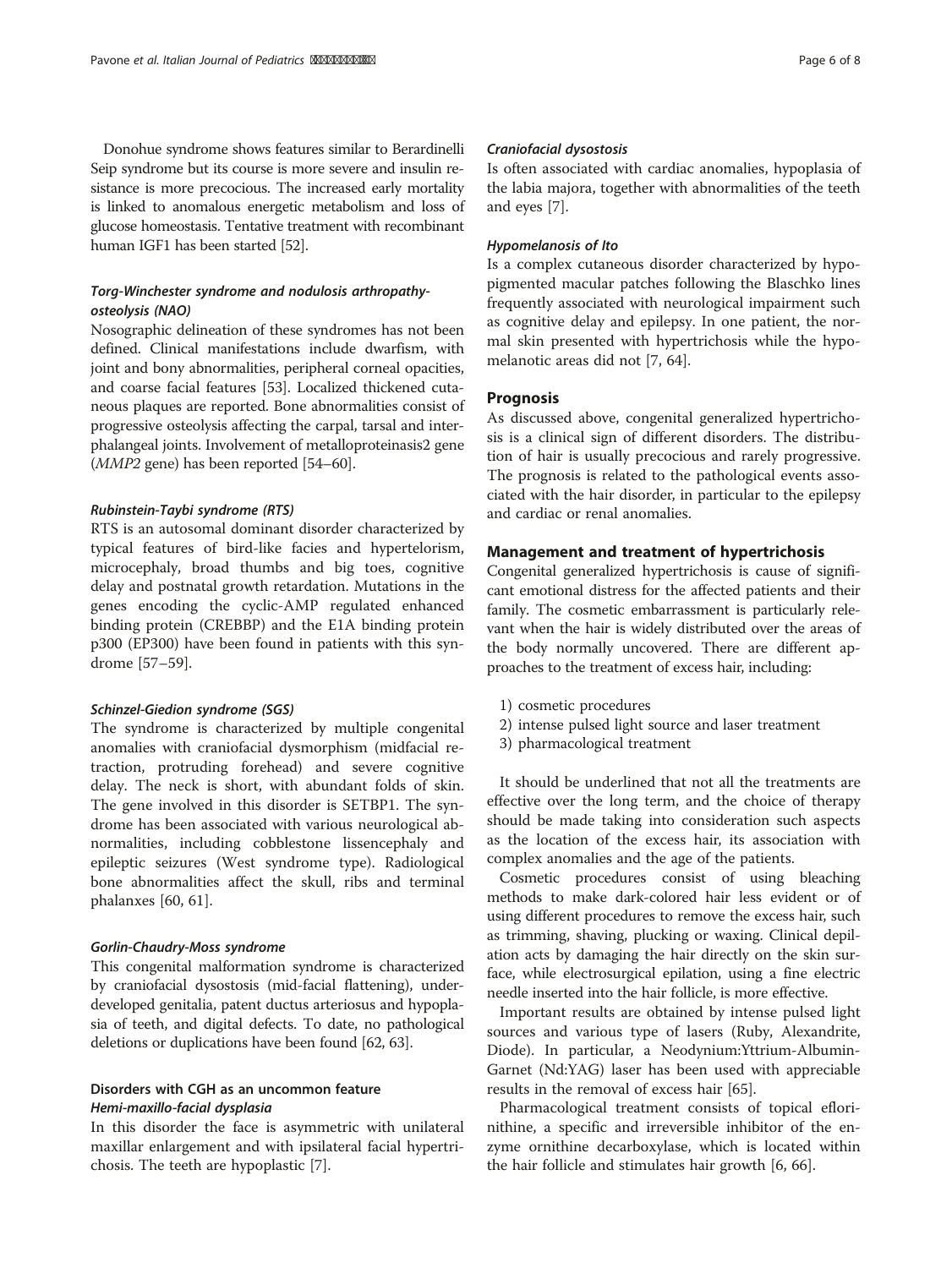<span id="page-6-0"></span>When present in the setting of systemic disorders, hypertrichosis treatment is usually linked to the associated anomalies. Cosmetic treatment is always useful to avoid the social rejection and isolation of patients. The use of shaving or clinical hair removal may give excellent results but it may also cause irritation and allergic contact dermatitis. Good results can be achieved with electrolysis or Alexandrite laser, but repeated sessions are usually required. In some cases, depilation may be definitive. In one third of cases regrowth of the hair may occur, thus necessitating further procedures.

# Conclusions

Generalized congenital hypertrichosis is a wide topic in the field of pediatric practice. Generalized congenital hypertrichosis is not only a cause of cosmetic embarrassment but also a clue to various complex syndromes.

Although this clinical event is rare, it can cover numerous conditions, which can create genetic and prognostic problems not only in the patient but in subsequent progeny. In particular, the severe consequences of these disorders necessitate a major effort to better define the clinical focus and the pathogenesis and to develop pharmacological treatments aimed at making this pathology less unpleasant.

#### Addendum

A 17-year-old male with hypertrichosis, coarse facial features, brachydactily, obesity and intellectual delay was reported by our group in 1996 [10]. The patient showed generalized hypertrichosis of terminal hair from birth. The hair was distributed along the body with a whorl-shaped pattern in the middle of the back and the eyebrows were thick. The face was round and coarse. The hands and feet were small, the proximal phalanges broad and the nails small and dyschromic. Intellectual delay was present.

We have periodically followed up this patient since the age of 17 years for further 19 years. His general condition has not changed. At the age of 20 years, he started to present frequent episodes of generalized tonic-clonic seizures, partially controlled by anticonvulsants (carbamazepine) and for some years by levetiracetam with better results. Intellective delay is moderate-severe. He is not aggressive, lives at home but attends an institution for intellective delay. He shaves twice a day. He was advised to follow a diet, with poor compliance, and is still overweight.

#### Competing interest

None of the authors have any competing interests in the manuscript.

#### Authors' contributions

PP and ADP conceived of the study and wrote the manuscript; RF and MR performed the revision of the literature; MZ revised the part regarding the genetic; GC and GN revised the entire manuscript. All authors read and approved the final manuscript.

#### Acknowledgement

The Authors wish to thank Prof. M. Biella and M. Wilkinson who assisted in the proof-reading of the manuscript.

#### Author details

<sup>1</sup>Unit of Pediatrics and Pediatric Emergency, University Hospital "Policlinico-Vittorio Emanuele", Catania, Italy. <sup>2</sup>Section of Pediatrics and Child Neuropsychiatry. Department of Clinical and Experimental Medicine, University of Catania, Catania, Italy. <sup>3</sup>Department of Biomedical and Biotechnological Sciences, University of Catania, Catania, Italy. <sup>4</sup>Institute of Medical Genetics, Catholic University, University Hospital A. Gemelli, Rome, Italy. <sup>5</sup>Department of Sciences for Health Promotion and Mother and Child Care, Pediatric Unit, University of Palermo, Palermo, Italy.

#### Received: 27 April 2015 Accepted: 24 July 2015 Published online: 05 August 2015

#### References

- 1. Bergfeld W. Hair disorders. In: Solomon LM, Esterly NP, Dorinda Loeffel E, editors. Major problems in clinical pediatrics, Volume XIX: Adolescent Dermatology. Philadelphia: WB Saunders editors; 1978. p. 361–6.
- 2. Beighton P. Congenital hypertrichosis lanuginosa. Arch Dermatol. 1970;101(6):669–72.
- 3. Solomon LM, Esterly NP. Structure of fetal and neonatal skin. In: Solomon LM, Esterly NP, editors. Major problems in clinical pediatrics, Volume IX: Neonatal Dermatology. Philadelphia: WB Saunders editors; 1978. p. 1–19.
- 4. Goldstein GD, Dunn M. Hirsutism: "assessing hair-raising topics". Chest. 1985;88:915–6.
- 5. Stenn KS, Paus R. Controls of hair follicle cycling. Physiol Rev. 2001;81:449–94.
- 6. Trüeb RM. Causes and management of hypertrichosis. Am J Clin Dermatol. 2002;3:617–27.
- 7. Wendelin DS, Pope DN, Mallory SB. Hypertrichosis. J Am Acad Dermatol. 2003;48:161–79.
- 8. Baumeister FA, Egger J, Schildhauer MT, Stengel-Rutkowski S. Ambras syndrome: delineation of a unique hypertrichosis universalis congenita and association with a balanced pericentric inversion (8) (p11.2; q22). Clin Genet. 1993;44:121–8.
- 9. Polizzi A, Pavone P, Ciancio E, La Rosa C, Sorge G, Ruggieri M. Hypertrichosis cubiti (hairy elbow syndrome): a clue to a malformation syndrome. J Pediatr Endocrinol Metab. 2005;18:1019–25.
- 10. Pavone L, Rizzo R, Ruggieri M, Sorge G. Hypertrichosis, coarse face, brachydactyly, obesity and mental retardation. Clin Dysmorphol. 1996;5:223–9.
- 11. Bondeson J, Miles AE. Julia Pastrana, the nondescript: an example of congenital, generalized hypertrichosis terminalis with gingival hyperplasia. Am J Med Genet. 1993;47:198–212.
- 12. Garcia-Cruz D, Figuera LE, Cantu JM. Inherited hypertrichoses. Clin Genet. 2002;61:321–9.
- 13. Guevara-Sanginés E, Villalobos A, Vega-Memije ME, Mosqueda-Taylor A, Canún-Serrano S, Lacy-Niebla RM. Congenital generalized terminal hypertrichosis with gingival hyperplasia. Pediatr Dermatol. 2002;19:114–8.
- 14. Cantú JM, Ruiz C. On atavisms and atavistic genes. Ann Genet. 1985;28:141–2.
- 15. Cantù JM, Figuera L. Ambras syndrome and congenital generalized hypertrichosis. Clin Genet. 1994;46:441.
- 16. Freire-Maia N, Felizali J, de Figueiredo AC, Opitz JM, Parreira M, Maia NA. Hypertrichosis lanuginosa in a mother and son. Clin Genet. 1976;10:303–6.
- 17. Macías-Flores MA, García-Cruz D, Rivera H, Escobar-Luján M, Melendrez-Vega A, Rivas-Campos D, et al. A new form of hypertrichosis inherited as an Xlinked dominant trait. Hum Genet. 1984;66:66–70.
- 18. Balducci R, Toscano V, Tedeschi B, Mangiantini A, Toscano R, Galasso C, et al. A new case of Ambras syndrome associated with a paracentric inversion (8) (q12; q22). Clin Genet. 1998;53:466–8.
- 19. Tadin M, Braverman E, Cianfarani S, Sobrino AJ, Levy B, Christiano AM, et al. Complex cytogenetic rearrangement of chromosome 8q in a case of Ambras syndrome. Am J Med Genet. 2001;102:100–4.
- 20. Figuera LE, Pandolfo M, Dunne PW, Cantú JM, Patel PI. Mapping of the congenital generalized hypertrichosis locus to chromosome Xq24-q27.1. Nat Genet. 1995;10:202–7.
- 21. Boyle MI, Jespersgaard C, Brøndum-Nielsen K, Bisgaard AM, Tümer Z. Cornelia de Lange syndrome. Clin Genet. 2014 Sep 11. [Epub ahead of print]
- 22. Miyake N, Tsurusaki Y, Matsumoto N. Numerous BAF complex genes are mutated in Coffin-Siris syndrome. Am J Med Genet C Semin Med Genet. 2014;166C:257–61.